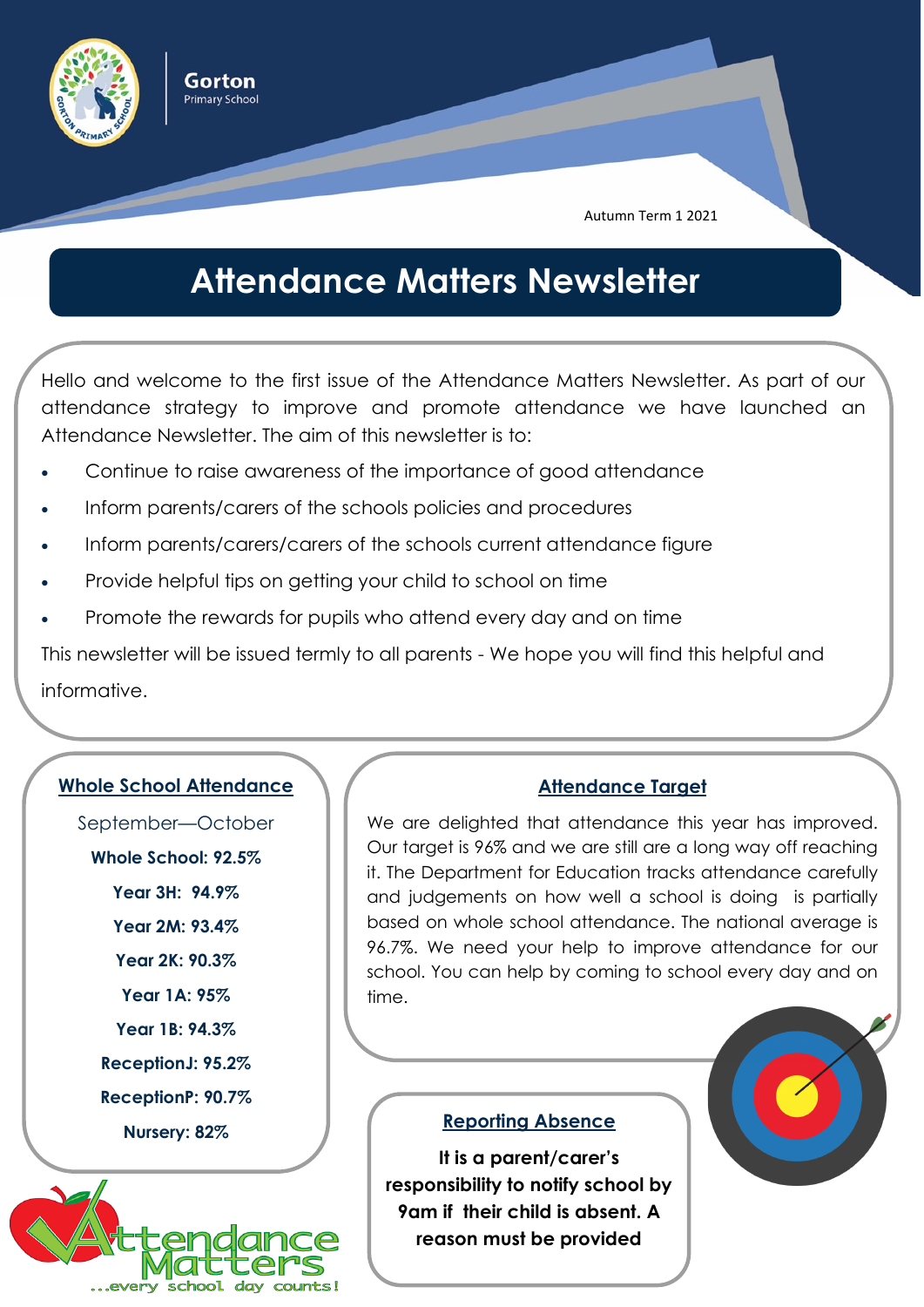# **100% Attendance Bears**



### **Attendance Bears**

### **Can you collect them all?**

This academic year we have purchased some very special attendance bears as a special treat for our pupils who have 100% each term. We have 3 bears to collect:

- Autumn Bear
- Spring Lion
- Summer Monkey



# **Movie Day Attendance Treat**

## **Congratulations!!**

**A big congratulations to all the pupils who had 95% or better attendance for the last half term. As a special reward they will be participating in a disco with drinks and snacks today! We are busy planning next half terms treat for our amazing attendance stars. Please ensure you child is able to attend the disco by making sure they have 95% or better attendance for the next half term.** 

## **You are Attendance Superstars!**